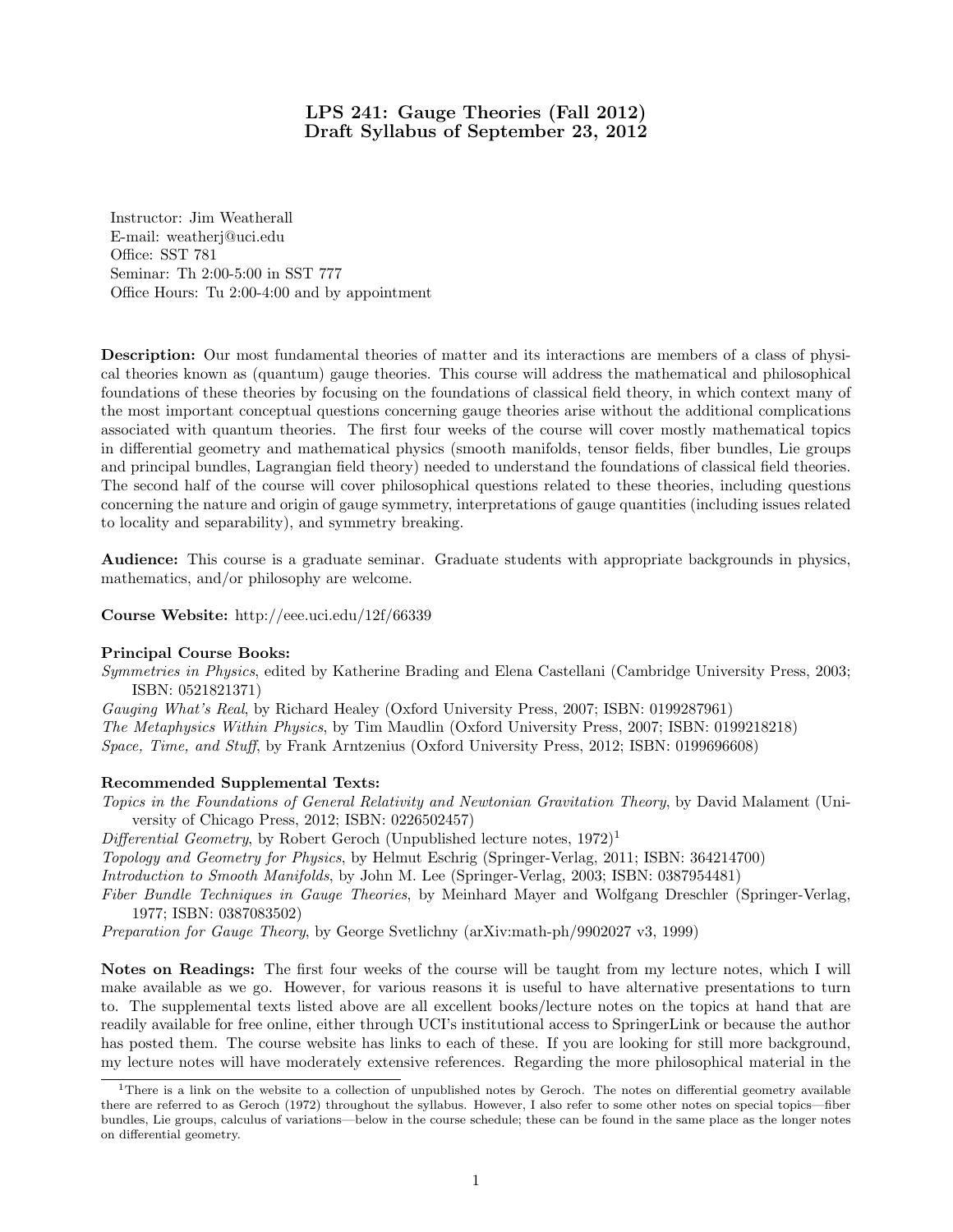course: many of the readings are from Brading and Castellani (2003), which is an excellent collection. I recommend that you buy it. We will also be reading a substantial chunk (roughly 40%) of Healey (2007), and so I recommend you buy that too. Though Maudlin (2007) and Arntzenius (2012) should be in any philosophy of physics library, the readings from them will be much more limited, so I will find a way to make them available to you. We have access to all of the other readings through the UCI library system; links to these can be found on the course website.

Requirements: All that is required for an S is attendance and occasional participation. If you would like a grade, several options are available. You could write a full-length term paper (15-20 pages). Or, you could lead discussion during one of the more philosophical weeks and write a shorter paper (7-10 pages) on a more focused topic, perhaps related to your presentation. Or, you could do a problem set (essentially, a take-home midterm), lead a discussion, and write a very short paper (750-1250 words). Or, do the problem set and write a 7-10 page paper. Or make some other proposal. Whatever you choose, however, please aim to talk to me in the first few weeks of the quarter so I know what you plan to do.

Collaboration: You are encouraged to collaborate on the problem set, though everyone needs to produce his or her own write-up. If you do collaborate, you should indicate as much on top of the problem set before turning it in. Also, if you choose to do the problem set, please feel free to talk with me as much as you like.

**Course Schedule:** Below is the course schedule. Readings marked with a  $\bullet$  are on the course website.

Meeting 1: Overview; Manifolds; Vector and tensor fields on manifolds 27 September 2012 Required reading: Lecture notes §§1–3. Supplemental reading: Malament (2012) §§1.1–1.5. Geroch (1972) §§1–6. Eschrig (2011) §§2.1–2.5 (useful background on topology), §§3.1–3.5, and §§4.1–4.3. Lee  $(2003)$  Chs. 1–4 & 11.

Meeting 2: Fiber bundles; Connections and covariant derivatives; Curvature 4 October 2012

Required reading: Lecture notes §§4–5. Supplemental reading: Malament (2012), §§1.7–1.9. Geroch (1972), §§10, 12, 16–18, & 25–26. Geroch, Note on Fiber Bundles. Eschrig (2011), Ch. 7. Lee (2003), Chs. 5–6. Svetlichny (1999), §4.

Meeting 3: Lie groups; Principle bundles; Holonomies 11 October 2012

Required reading: Lecture notes §§6–8. Supplemental reading: Malament (2012), §1.6. Geroch (1972), §§7 & 21–23. Geroch, Note on Lie Groups and Lie Algebras. Eschrig (2011), Chs. 6–7. Lee (2003), Chs. 9, 18, & 20. Svetlichny (1999), §3. Drechsler and Mayer (1977), Chs. 3–4.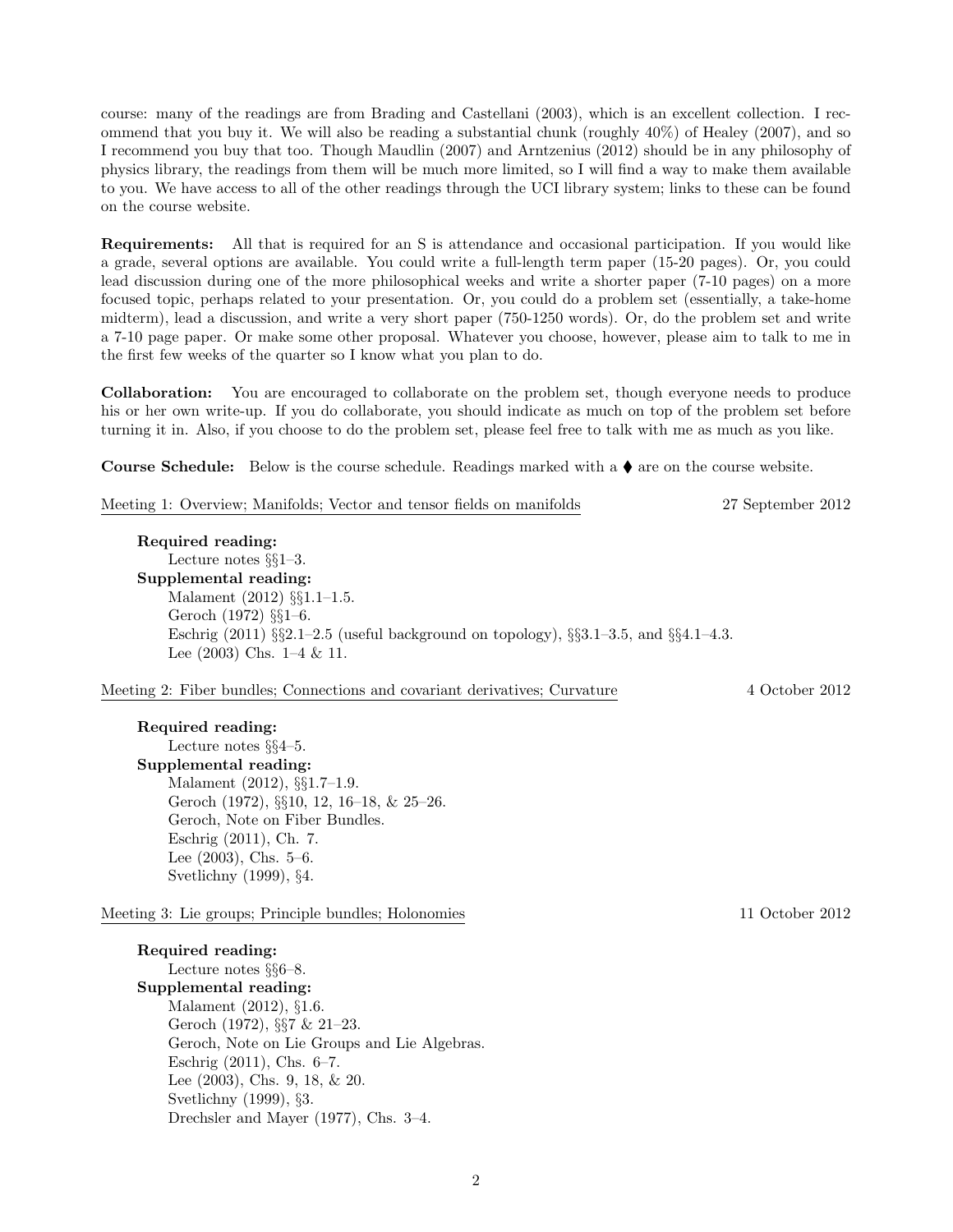# Required reading:

Lecture notes §§9–11.

Supplemental reading: Healey (2007), Chs. 1 & 3. Geroch, Note on Calculus of Variations. Eschrig (2011), §§8.3–8.4. Drechsler and Mayer (1977), Chs.  $1-2 \& \S 6.1$ . Svetlichny (1999), §§6–7. Wu, T. T. and Yang, C. N. (1975) "Concept of nonintegrable phase factors and global formulation of gauge fields." *Physical Review D* 12(12), pp. 3845-3857. $\bullet$ <sup>2</sup>

Trautman, A. (1980) "Fiber Bundles, Gauge Fields, and Gravitation." In General Relativity and Gravitation, A. Held ed. (New York: Plenum Press), pp.  $287-308.$ 

Meeting 5: The Cotton Eye Joe Question 1: Where does gauge come from? 25 October 2012

# Required reading:

- Martin, C. (2003) "On Continuous Symmetries and the Foundations of Modern Physics." In Brading and Castellani (2003), pp. 29–60.
- Earman, J. (2003) "Tracking Down Gauge: An Ode to the Constrained Hamiltonian Formalism." In Brading and Castellani (2003), pp. 140–162.
- Redhead, M. (2003) "The Interpretation of Gauge Symmetry." In Brading and Castellani (2003), pp. 124–139.

Meeting 6: (Gauge) Symmetry, Ontology, and (Superfluous?) Structure 1 November 2012

# Required reading:

- Ismael, J. and van Fraassen, B. (2003) "Symmetry as a Guide to Superfluous Theoretical Structure." In Brading and Castellani (2003), pp. 371–392.
- Saunders, S. (2003) "Physics and Leibniz's Principles." In Brading and Castellani (2003), pp. 289–308. Belot, G. (2012) "Symmetry and Equivalence." To appear in The Oxford Handbook of Philosophy of *Physics*, R. Batterman ed. (New York: Oxford University Press). $\blacklozenge$

### Supplemental reading:

Weatherall, J. (201x) "Are Newtonian Gravitation and Geometrized Newtonian Gravitation Theoretically Equivalent?"

Meeting 7: The Aharonov-Bohm Effect: Non-separability in Electromagnetism? 8 November 2012

### Required reading:

Healey (2007), Ch. 2.

- Belot, G. (1998) "Understanding Electromagnetism." British Journal for the Philosophy of Science 49(4), pp. 531–555. $\blacklozenge$
- Nounou, A. (2003) "A Fourth Way to the Aharonov-Bohm Effect." In Brading and Castellani (2003), pp. 174–200.

# Meeting 8: Interpreting Gauge Quantities 1: Localized Gauge Properties ?? November 2012

# Required reading:

Maudlin (2007), Ch. 3. Arntzenius (2012), Ch. 6.

 $2$ This article, often referred to as the "Wu-Yang Dictionary", was one of the earliest to make explicit the relationship between the theory of connections on principle bundles (as developed by geometers) and the theory of gauge fields (as developed independently by physicists). In addition to its clear exposition of the topics at hand, it is of considerable historic importance.